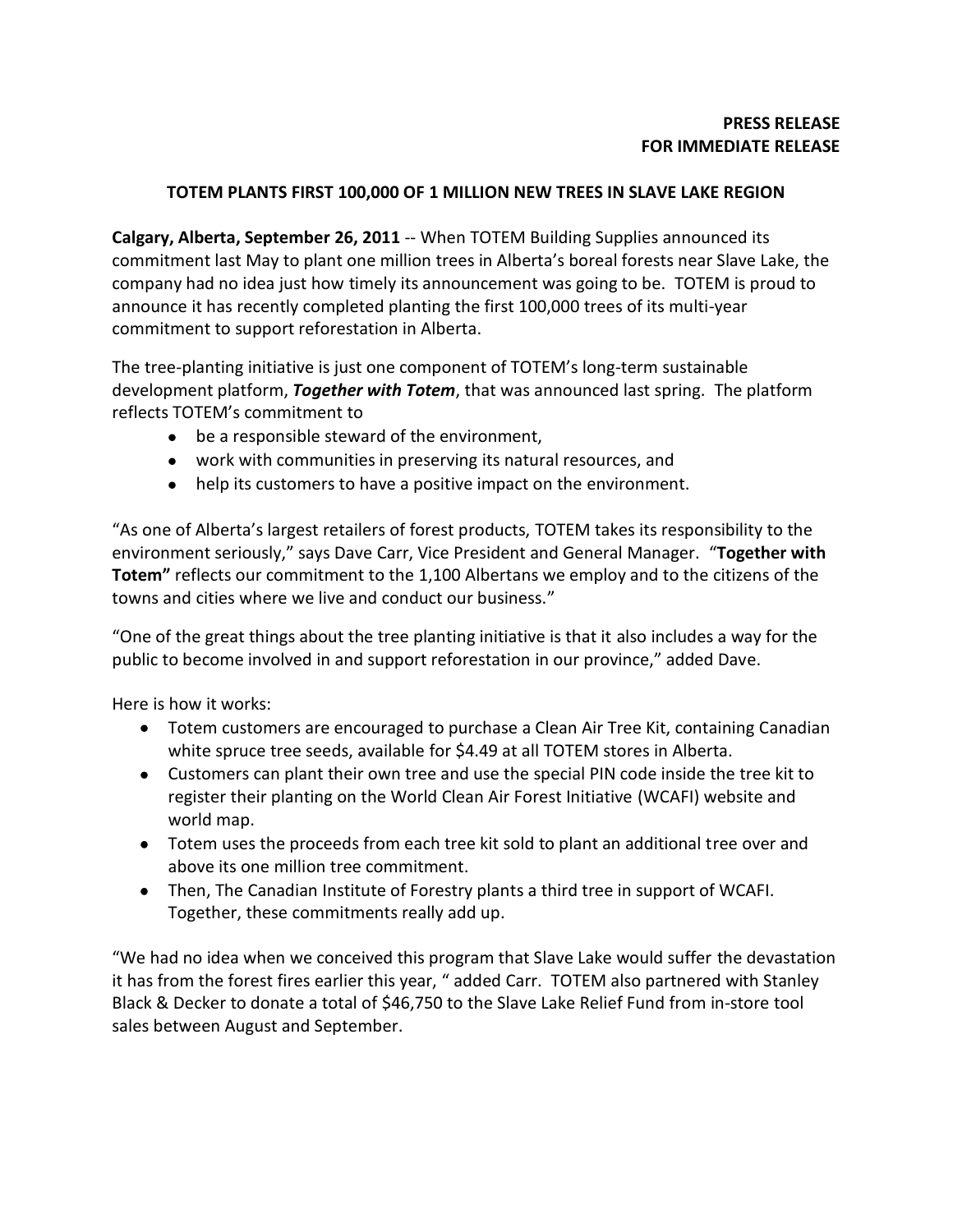TOTEM's focus on joining forces with its customers, employees, suppliers and communities carries through to the tree planting initiative. Earlier this summer a group of TOTEM employees travelled to Medicine Hat to get involved at a hands-on level, touring the greenhouse where the saplings are grown and helping foresters plant some of the 100,000 trees.

The Alberta Department of Sustainable Resource Development and the Alberta Forest Products Association have both demonstrated their support as partners in **Together with Totem**, and Vanderwell Contractors (1971) Ltd., a local company located just outside Slave Lake, is responsible for physically planting the trees.

For more information about **Together With Totem,** visit us online at [www.togetherwithtotem.ca,](http://www.togetherwithtotem.ca/) on [Twitter](http://twitter.com/MyTotemStore) @MyTotemStore, and on the Totem Building Supplies Facebook page.

-30-

## **About Totem Building Supplies**

Since 2005, TOTEM Building Supplies has been a regional banner of RONA in Alberta, and operates 17 retail stores and two contractors' yards.

RONA is the largest Canadian distributor and retailer of hardware, home renovation and gardening products. RONA operates a network of more than 950 corporate, franchise and affiliate stores of various sizes and formats. With close to 30,000 employees working under its family of banners in every region of Canada and more than 17 million square feet of retail space, the RONA store network generates over \$6 billion in annual retail sales. For more information, please visit [www.rona.ca.](javascript:%20openNewUrlWin()

**For more information:** Janelle Gomes Weber Shandwick O: 604-681-7557ext. 201 [Jgomes@webershandwick.com](mailto:Jgomes@webershandwick.com)